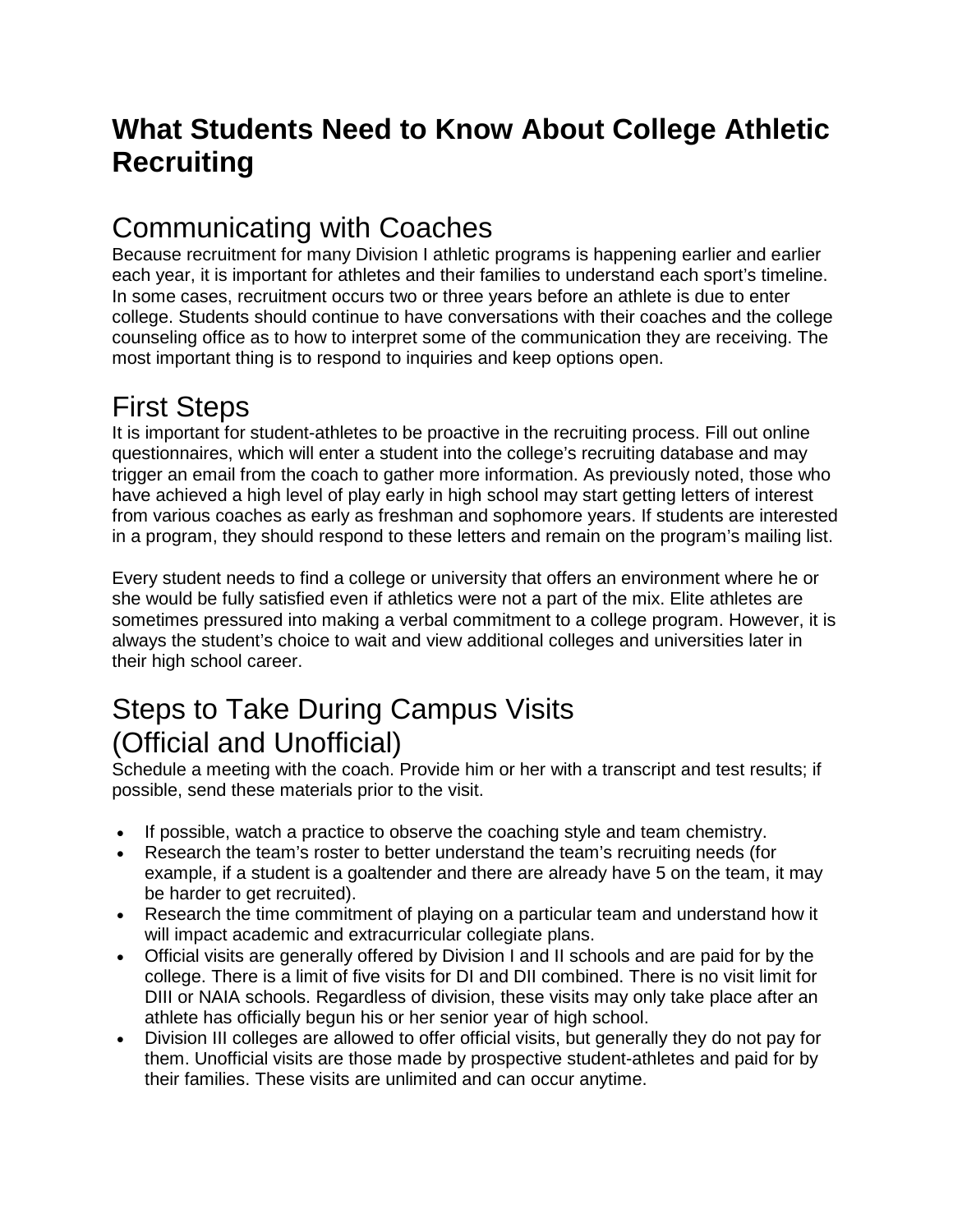• **Students who hope to practice, play, or receive an athletic scholarship at the Division I or II level must register with the NCAA. A student can do this at any point during his or her high school career, but this must occur by the end of junior year.** The NCAA Eligibility Center requires students to submit transcripts and test scores so that they can determine eligibility for collegiate play at the Division I and II levels. Information on how to register is available at www.eligibilitycenter.org. ACT or SAT scores should be sent directly from the testing agency.

## What is a Verbal Commitment?

The NCAA website states the following: "This phrase is used to describe a college-bound student-athlete's commitment to a school before he or she signs (or is able to sign) a National Letter of Intent. A college-bound student-athlete can announce a verbal commitment at any time. While verbal commitments have become very popular for both college-bound student-athletes and coaches, this "commitment" is NOT binding on either the college-bound student-athlete or the college or university. Only the signing of the National Letter of Intent accompanied by a financial aid agreement is binding on both parties."

## Standardized Testing

All students take the PSAT as sophomores and juniors. For very early recruiting, the PSAT can serve as a placeholder until the student has taken the SAT or ACT. **While the majority of students will take the SAT or ACT in the winter of junior year, we recommend that prospective student-athletes complete some standardized testing in the fall of junior year, as most coaches will want to see scores as soon as possible.** The downside of taking the test this early is that a student may still have math and vocabulary to cover in class that will help boost his or her score. Of course, students can continue to take the SAT or ACT throughout their junior year and into the fall of senior year.

### **Academics**

It is key that students maintain their grades and academic rigor throughout high school. While a coach can recruit and offer support for an application, ultimately, it is up to the admissions office to make the final decision on a student's candidacy. Doing well both in school and on the playing field can make the recruitment process go much more smoothly.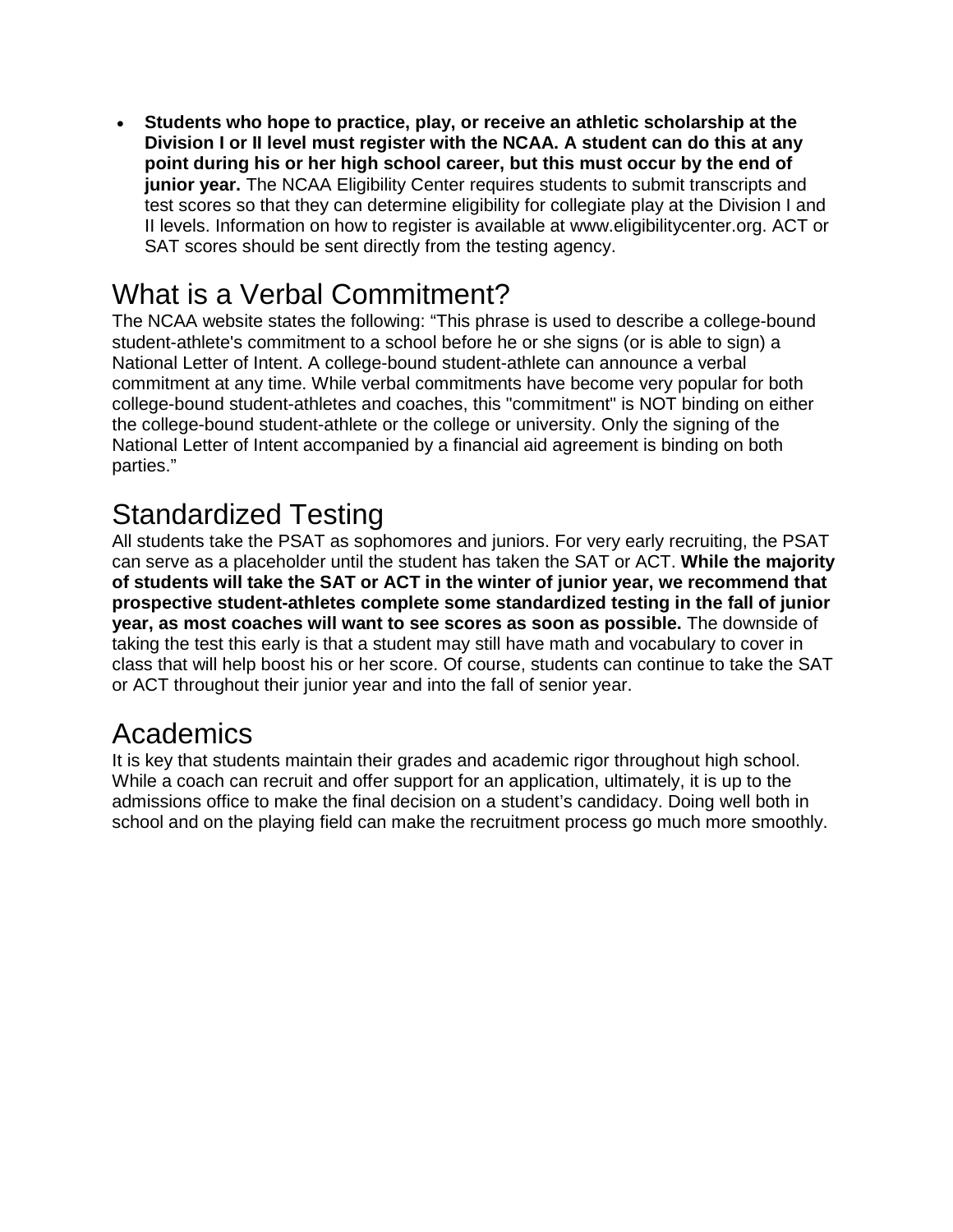# Athletic Recruiting Calendar

#### **Class 9**

- Do as well as you can do in each course
- Get involved in the Dexter Southfield community
- Plan courses well for class 10

#### **Class 10**

- Continue to do well in classes
- Seek out other extracurricular activities besides athletics
- Make plans for summer camps, showcases, and tournaments

#### **Class 11**

- Continue to improve grades
- Seek leadership positions where available
- Meet with your coach to help with questions about recruitment and how he/she can assist you
- Meet with your college counselor and continue to do so often
- Be proactive fill out questionnaires, write emails to coaches, and send videos
- Get a copy of your transcript and test scores to send to coaches
- Visit schools!
- Make your college list

#### **Class 12**

- Decide whether to apply early decision and where
- Keep grades up
- Begin the financial aid process by filling out the FAFSA and CSS Profile by October
- Send official scores to NCAA
- Plan official/unofficial visits
- Continue conversations with your college counselor